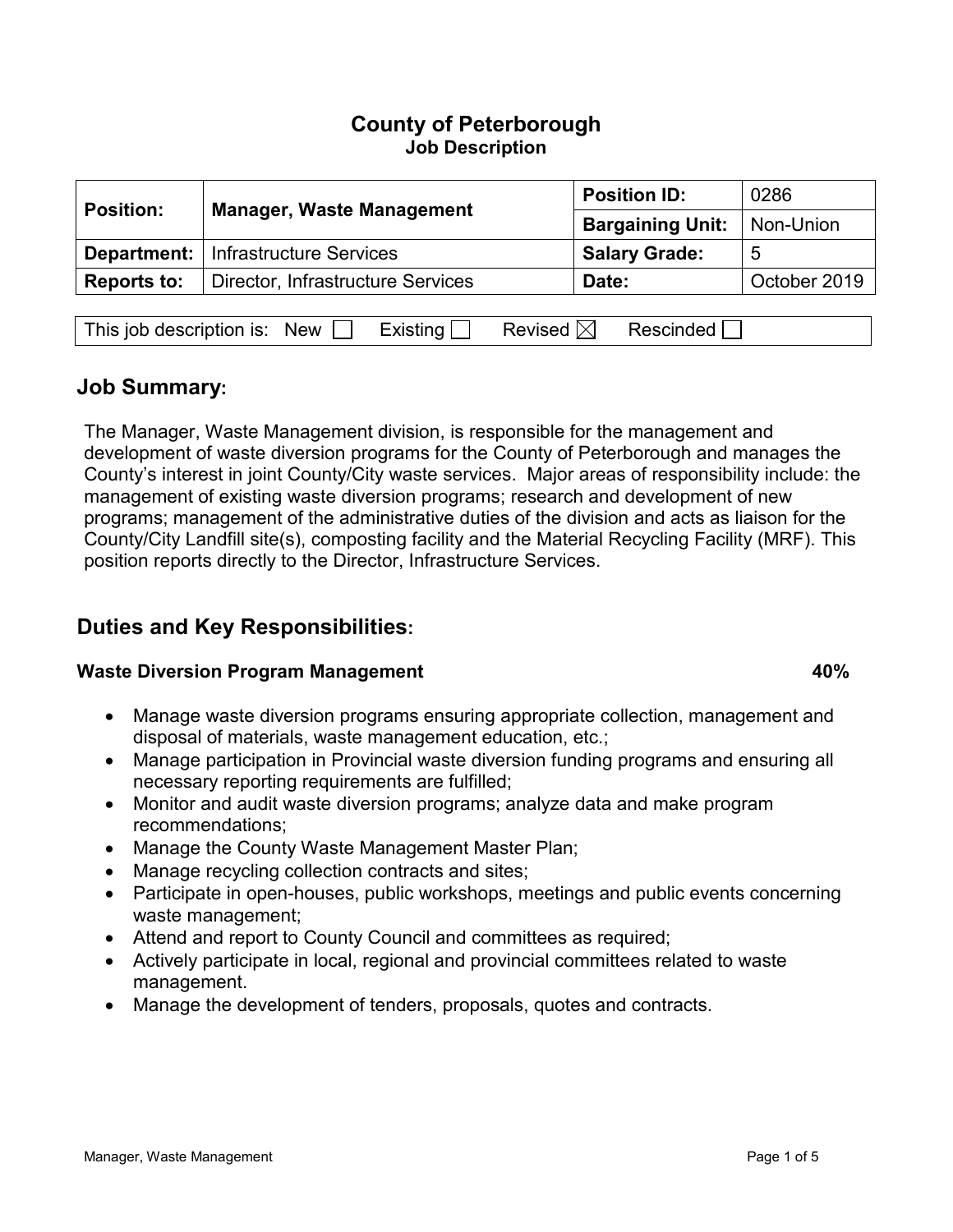#### **Project and Staff Management 30%**

- Establish and manage the Waste Management division annual work plan and budget, including preparation and monitoring, for review and approval by the department director;
- Ensure the purchase of division supplies/equipment, including capital equipment, are in accordance with County Purchasing Policy;
- Participate in the hiring, performance appraisal and supervision of Waste Management staff providing guidance and feedback, advice and direction/allocation of work programs;
- Project Management for divisional initiatives;
- Negotiate and liaise with hired contractors (to and from the County) to ensure efficient delivery of services;
- Attend County Council, Waste Management Committee and other committees as required;
- Understand the County of Peterborough Health and Safety Policy and the Occupational Health and Safety Act of Ontario to ensure that the requirements contained therein are followed and consistently applied.

#### **Research & Development of Emerging Waste Management Programs 20%**

- Research and analyze potential new waste management initiatives;
- Research and analyze potential program funding;
- Draft reports concerning viable new programs and present recommendations to appropriate committees;
- Implement approved new initiatives.

#### **Management of County Interest in Landfill Site(s), Compost Facility and MRF 10%**

- Manage the County's interest in the Landfill and MRF site in accordance with County/City Waste Management Master Plan;
- Monitor Landfill and MRF operations and assist local municipal operational issues;
- Maintain lines of communication and attend meetings with City staff concerning Landfill and MRF operational issues;
- Act as resource to the Waste Management Steering Committee concerning Landfill and MRF site issues and provide technical input to the committee on operational issues.

### **Other**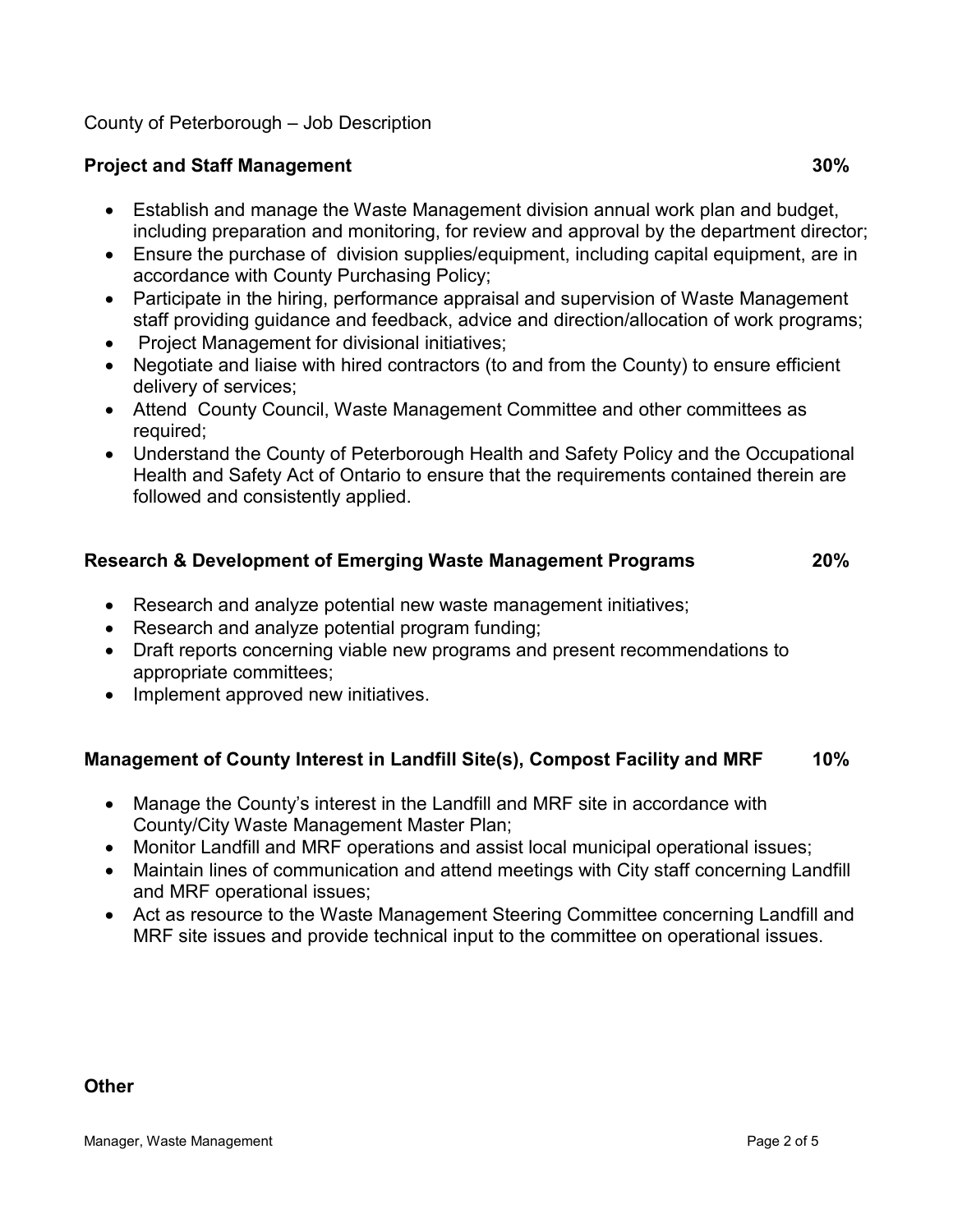Act as alternate Emergency Information Officer on the County Emergency Control Group. Participate and represent the County, as appropriate, as a committee member with associations and external agencies such as Association of Municipalities of Ontario, Waste Diversion Ontario and the Municipal Waste Association.

## **Supervisory Responsibilities:**

The incumbent in this position supervises and directs the work of the Waste Management division staff including: Waste Management Operations Coordinator, Waste Management Administrative Coordinator, Education/Communications Officer, Administrative Assistant; seasonal employees and contract service providers.

### **Job Specifications:**

- Bachelor of Science degree specializing in Biological Sciences/Environmental Sciences or equivalent;
- A minimum of five (5) years' progressive experience in the field of Waste Management;
- Knowledge of industrial processing/handling of material, hazardous waste, industrial equipment capabilities and quality control;
- Knowledge of Environmental Assessment Act, Waste Diversion Act, Environmental Protection Act and Regulations and other pertinent Legislation;
- Prior experience in a unionized municipal setting preferred;
- Knowledge/experience with staff supervision and budget preparation;
- Excellent communication and presentation skills;
- Demonstrated experience in Occupational Health and Safety requirements, WHMIS and Transportation of Dangerous Good Act;
- Intermediate computer skills in Microsoft Office Suites (Word, Excel, Access, PowerPoint and Outlook);
- Valid Ontario "G" Driver's License required; and
- In accordance with County Policy, a Criminal Record Check that is acceptable to the County will be required as a condition of employment.

# **Key Performance Competencies**:

- Demonstrated ability to take action while exhibiting good judgment and a realistic understanding of the issues when rationalizing budget/purchases, scheduling work/delegation, handling public complaints; (judgment/decision-making/problemsolving)
- Demonstrated ability to discuss, explore acceptable alternatives, argue position, and gain agreement such as when negotiating the County's share of the Landfill site or the interpretation of Provincial/Federal Regulations with government regulators; (persuasion/influence)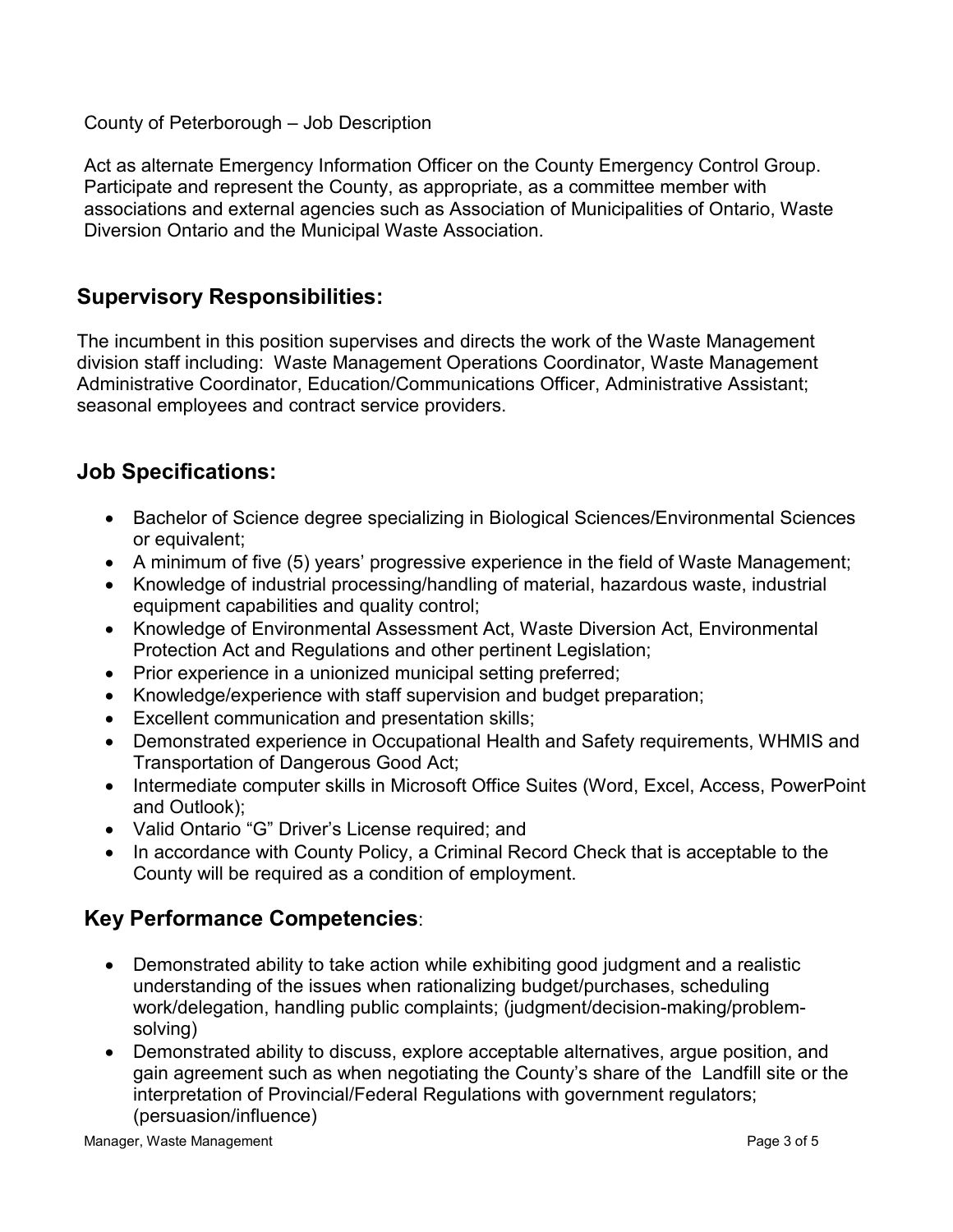- Demonstrated ability to identify components of a project, determine cost/time requirements, develop the appropriate process/methodology, schedule work, arrange delivery of resources i.e. material/labour, and monitor project through completion; (resource/project management)
- Demonstrated ability to express ideas and present information clearly through the written and spoken word when facilitating public meetings, responding to sensitive and volatile issues with public/media, arguing position with contractors/government officials, presenting ideas/recommendations/written reports to Council and Committees; (oral and written communication/formal presentation and facilitation skills)
- Demonstrated ability to assess a situation, identify possible potential problems, and take corrective action, i.e. plan ahead for Council, Waste Management Committee and public meetings, by anticipating probable issues/complaints/unwanted outcomes and putting procedures in place to control events; (troubleshooting/planning and organizing workload)
- Demonstrated ability to work effectively with team/work groups to accomplish a specific organizational or departmental goal; work closely with other departments,, respect the needs and contributions of others and support the group decision i.e. staff meetings, steering committee meetings, and interdepartmental dependencies; (teamwork/collaboration)
- Demonstrated knowledge of safe work practices and awareness of conditions that affect employee/public safety i.e. exposure to chemicals/machinery; (safety awareness)
- Demonstrated ability to maintain confidences and promote an ethical work environment i.e. property information, compensation negotiations, City/Count ownership/management issues; (integrity/confidentiality) and
- Demonstrated ability to effectively manage and motivate staff i.e. hire staff, assess capabilities, assign duties/projects accordingly, monitor/evaluate work, provide constructive feedback, discipline. (coaching/staff development)

# **Working Conditions:**

- Work in a typical office environment (90%) with occasional travel to review recycling routes, attend Municipal Hazardous and Special Waste (MHSW) sites, perform waste audits, attend landfill sites/meetings/conferences, etc. (10%);
- Occasional exposure to chemical substances and noise due to machinery at sites;
- As needs arise, able to work past normal working hours;
- Carry a communications device for day to day work and when substituting on Emergency Control Group;
- Occasional requirement to travel overnight and drive a vehicle during working hours.

I have read this Job Description and understand the job requirements of this position and the expected standards of performance.